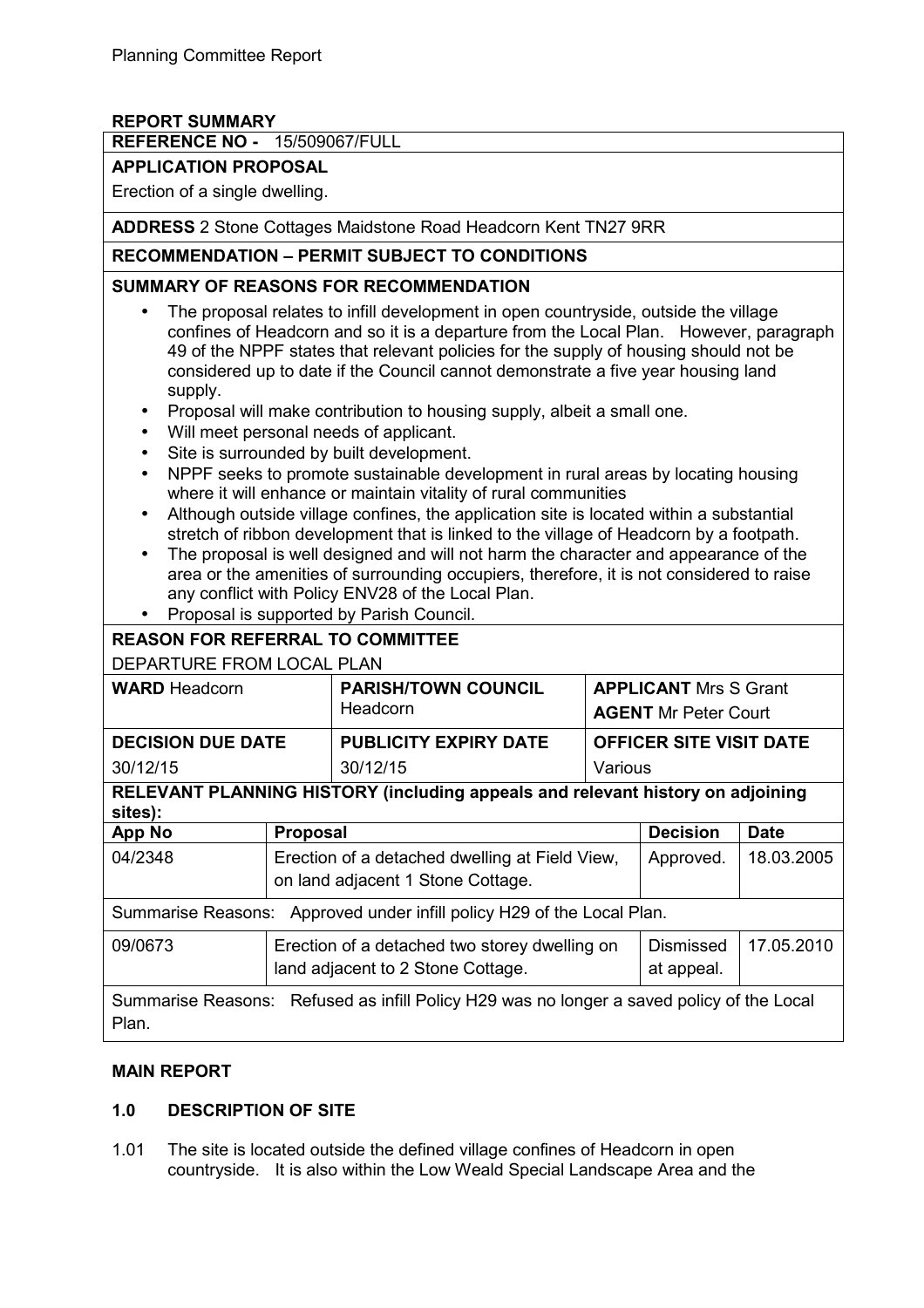proposed Low Weald Landscape of Local Value of the emerging Local Plan. It is part of a stretch of ribbon development of residential properties that runs on both sides of the A274 Maidstone Road. This ribbon development is located approximately 380 metres or 0.24 miles from the defined village boundary. The property is bordered on three sides by residential housing. A large, modern, agricultural building is located to the rear of the site and a nursery site is adjacent to this. Therefore, the site is bordered on all four sides by built development.

### **2.0 PROPOSAL**

- 2.01 The proposal is for the erection of a detached, two storey dwelling. It will have three bedrooms, one of which is on the ground floor with en-suite facilities to allow Mrs. Grant to remain in her own home with relatives to assist her.
- 2.02 The front wall of the proposed dwelling will be constructed of stonework in order to match the existing front elevation of 2 Stone Cottages. The side and rear elevations will be brickwork. The two storey roof will have clay tiles, again to match 2 Stone Cottages. The single storey rear projection will have a slate roof, in keeping with the adjacent 1 Rosemead Gardens.
- 2.03 No. 2 Stone Cottages and 1 Rosemead Gardens have a staggered building line and the proposed dwelling has been sited to sit between them with gaps of 2 metres and 2.8 metres to the side elevations respectively. The proposed rear projection is single storey and will not extend as far as the rear building line of 1 Rosemead Gardens. No first floor windows are proposed in either of the side elevations of the proposed dwelling.
- 2.04 No. 2 Stone Cottages and 1 Rosemead Gardens have a staggered building line and the proposed dwelling has been sited to sit between them with gaps of 2 metres and 2.8 metres to the side elevations respectively. The proposed rear projection is single storey and will not extend as far as the rear building line of 1 Rosemead Gardens. No first floor windows are proposed in either of the side elevations of the proposed dwelling.
- 2.05 The existing parking spaces and turning area for 2 Stone Cottages will be retained. Two parking spaces are proposed on the front of the site for the proposed dwelling and the existing access and turning area will be shared between the two properties. The garden area is to be enclosed by a 1.8 metre high timber closeboarded fence, with a low level fence at the front of the site.

|                                    | <b>Proposed</b> |
|------------------------------------|-----------------|
| Site Area                          | $0.03$ Ha       |
| Car parking spaces (inc. disabled) | 2               |
| No. of storeys                     | 2               |
| Max height                         | 6.55m           |
| Max eaves height                   | 4.5m            |
| No. of residential units           |                 |
| No. of bed spaces                  | 3               |

#### **3.0 SUMMARY INFORMATION**

# **4.0 POLICY AND OTHER CONSIDERATIONS**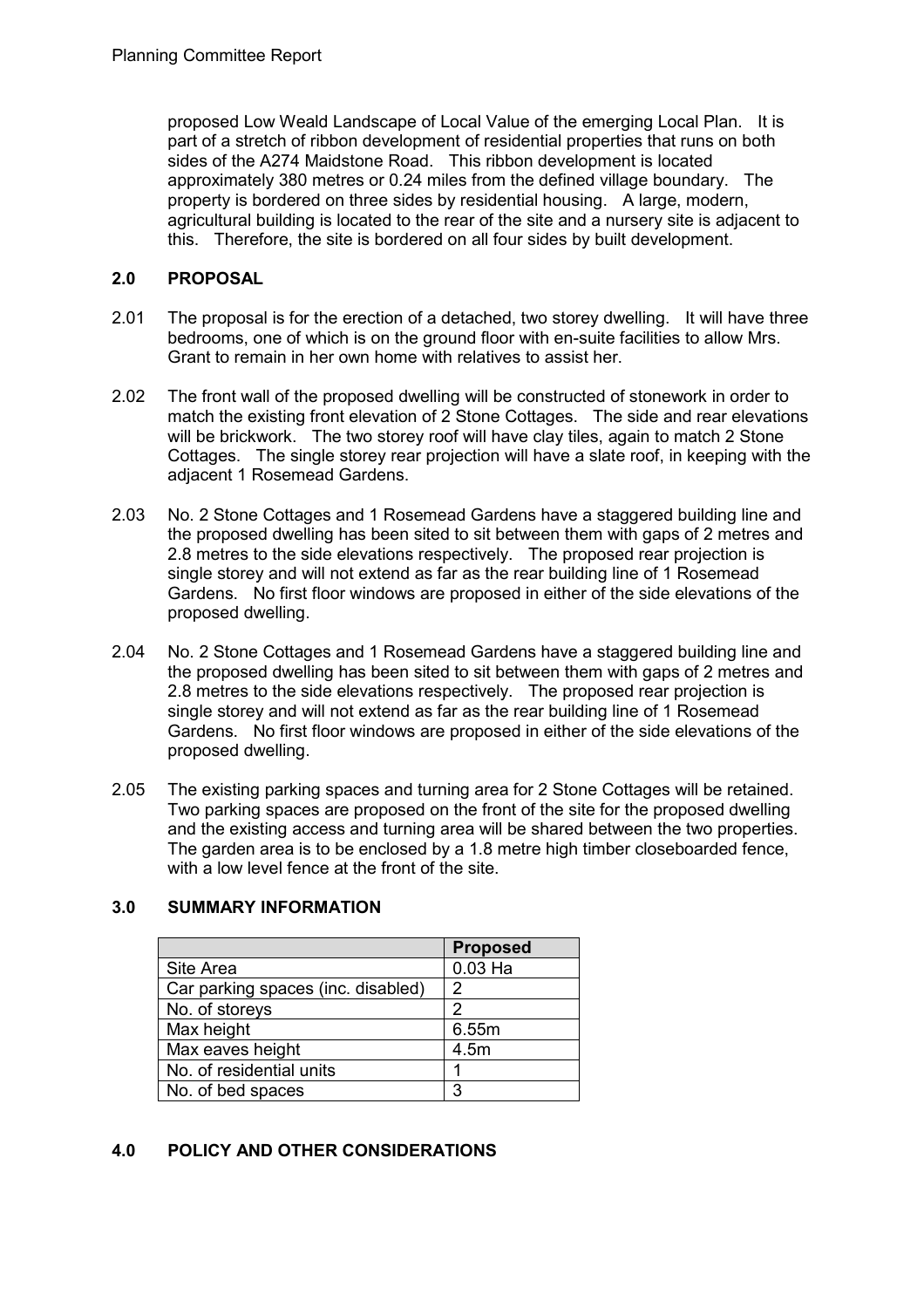The National Planning Policy Framework (NPPF) National Planning Practice Guidance (NPPG) Development Plan: Maidstone Borough-Wide Local Plan, 2000; Maidstone Borough Local Plan Publication (Regulation 19) February 2016 Supplementary Planning Documents: Draft Headcorn Neighbourhood Plan

### **5.0 LOCAL REPRESENTATIONS**

|                                                   | <b>COMMENTS RECEIVED</b>                                                                                                                                                                                                                                                                                                                                             | OFFICER RESPONSE                                                                                 |
|---------------------------------------------------|----------------------------------------------------------------------------------------------------------------------------------------------------------------------------------------------------------------------------------------------------------------------------------------------------------------------------------------------------------------------|--------------------------------------------------------------------------------------------------|
| Parish/Town Council                               | Wish to see the application approved.<br>Development in the curtilage of an<br>existing dwelling, will provide specially<br>adapted home for applicant's needs.<br>Addition of dwelling in an existing gap will<br>not exacerbate current infrastructure<br>issues. It is not development in open<br>countryside and is supported by<br>emerging Neighbourhood Plan. | Parish Council only<br>requested that<br>proposal go to<br>committee if it was to<br>be refused. |
| <b>Residential Objections</b><br>Number received: | No comments received.<br>0                                                                                                                                                                                                                                                                                                                                           |                                                                                                  |
|                                                   |                                                                                                                                                                                                                                                                                                                                                                      |                                                                                                  |
| <b>Residential Support</b>                        | No comments received.                                                                                                                                                                                                                                                                                                                                                |                                                                                                  |
| Number received:                                  | O                                                                                                                                                                                                                                                                                                                                                                    |                                                                                                  |

# **6.0 CONSULTATIONS**

#### **Headcorn Aerodrome**

6.01 No objection subject to the fact that the applicant's attention is drawn to the fact that the proposed development is close to the Aerodrome and within the area covered by the Safeguarding map.

# **KCC Highways**

- 6.02 The Highways Officer commented that the access is existing with a good crash record and adequate parking and turning facilities are proposed within the site. The Officer commented that the local highway authority raises no objection to the proposal, subject to the following conditions/informatives:
	- *"Provision of construction vehicle loading/unloading and turning facilities prior to commencement of work on site and for the duration of construction;*
	- *Provision of parking facilities for site personnel and visitors prior to commencement of work on site and for the duration of construction;*
	- *Provision of wheel washing facilities prior to the commencement of work on site and for the duration of the construction;*
	- *Provision and permanent retention of the vehicle parking and turning facilities shown on the submitted plans prior to the use of the site commencing.*
	- *Use of a bound surface for the first 5 metres of the access from the edge of the highway.*

*Informative: It is the responsibility of the applicant to ensure, before the development hereby approved is commenced, that all necessary highway approvals and consents where required are obtained and that the limits of highway boundary are clearly*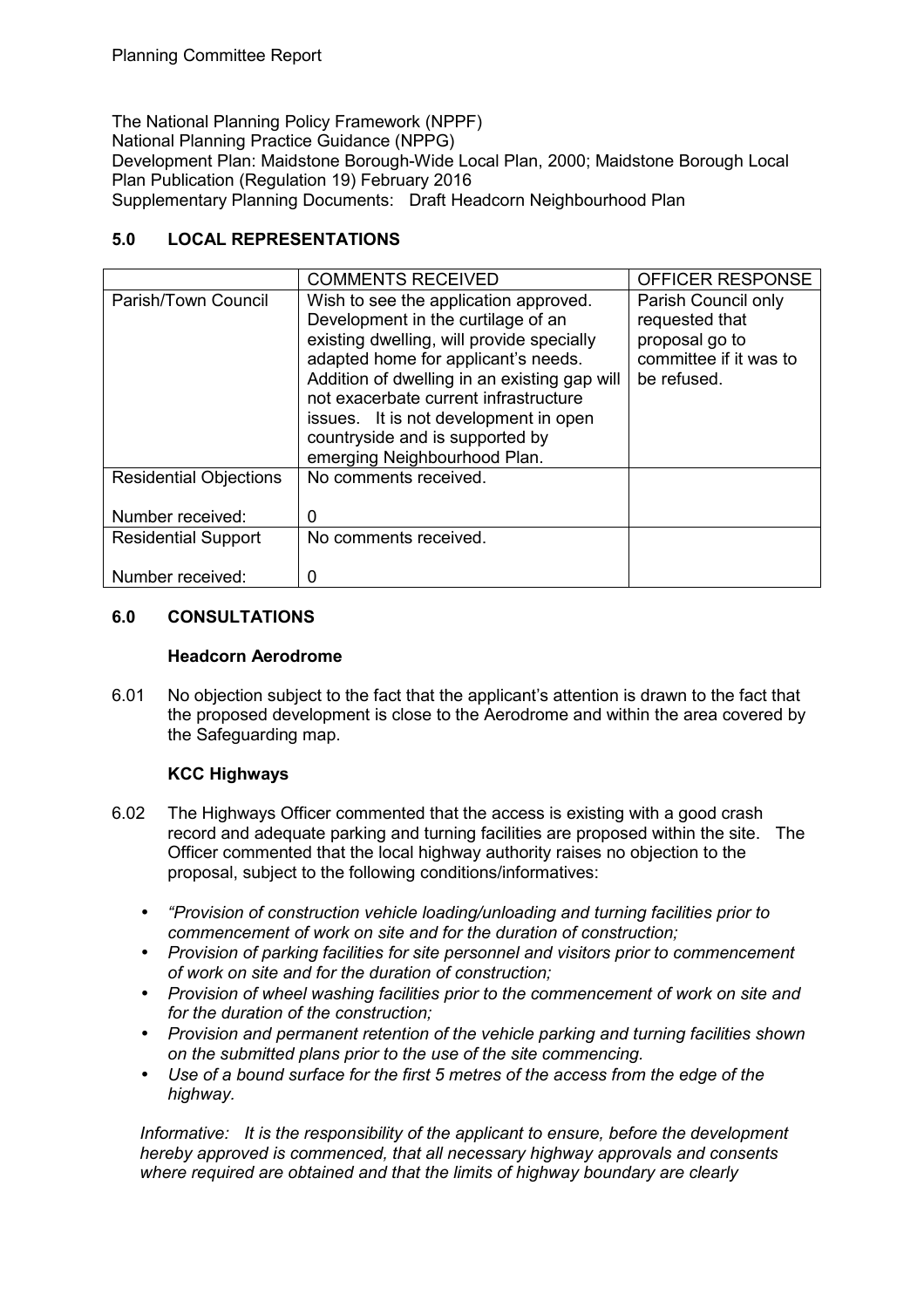*established in order to avoid any enforcement action being taken by the Highway Authority. The applicant must also ensure that the details shown on the approved plans agree in every aspect with those approved under such legislation and common law. It is therefore important for the applicant to contact KCC Highways and Transportation to progress this aspect of the works prior to commencement on site"*.

### **Environmental Health Officer**

6.03 The Environmental Health Officer raises no objections to the proposal, subject to the applicant adhering to the details set out in the Noise Impact Assessment report. No conditions are requested to be imposed. The following informative is suggested:

*"As the development involves demolition and/or construction, I would recommend that the applicant is supplied with the Mid Kent Environmental Code of Development Practice. Broad compliance with this document is expected".* 

# **7.0 BACKGROUND PAPERS AND PLANS**

- 7.01 The application comprises the following documents:
	- Planning Application Form;
	- Planning Statement;
	- MRL Acoustics Noise Impact Assessment;
	- Drawing No. 1234-01: Existing Plans and Site Location Plan;
	- Drawing No. 1234-10: Proposed Floor Plans;
	- Drawing No. 1234-11: Proposed Site Layout & Elevations.

#### **8.0 APPRAISAL**

- 8.01 In terms of the details for the proposed dwelling, the siting, design, appearance and layout are considered to be acceptable. The building line for the adjacent properties is staggered and the proposed dwelling is sited between these two properties. The orientation of the plot from east to west will ensure that No. 2 Stone Cottage on the southern boundary will not lose any daylight or sunlight. The set back of No.1 Rosemead further into its plot than the proposed dwelling, will also ensure that this dwelling will not suffer from any loss of sunlight or daylight in its west facing rear garden. The new dwelling will not result in any adverse impact in terms of overlooking or loss of privacy. No side windows are proposed at first floor level and the only window that would have an oblique view of the rear of No.2 Stone Cottage is the front en-suite window at first floor level. However, this is proposed to be obscure glazed and a condition will be imposed to ensure this.
- 8.02 The design and use of materials reflects No.2 Stone Cottage, with the use of stone and brick, with a clay tiled hipped roof. The single storey element at the rear will be constructed of brick with a slate roof to match the adjacent No.1 Rosemead. Overall, the design of the dwelling is attractive and in keeping with the character and appearance of the surrounding dwellings.
- 8.03 The existing driveway and access are to be retained. Two parking spaces are proposed for the existing No.2 Stone Cottage and also for the new dwelling, with adequate turning areas retained to allow exiting the driveway in a forward movement. The Highways Officer raised no objection to the proposal, subject to the imposition of various conditions.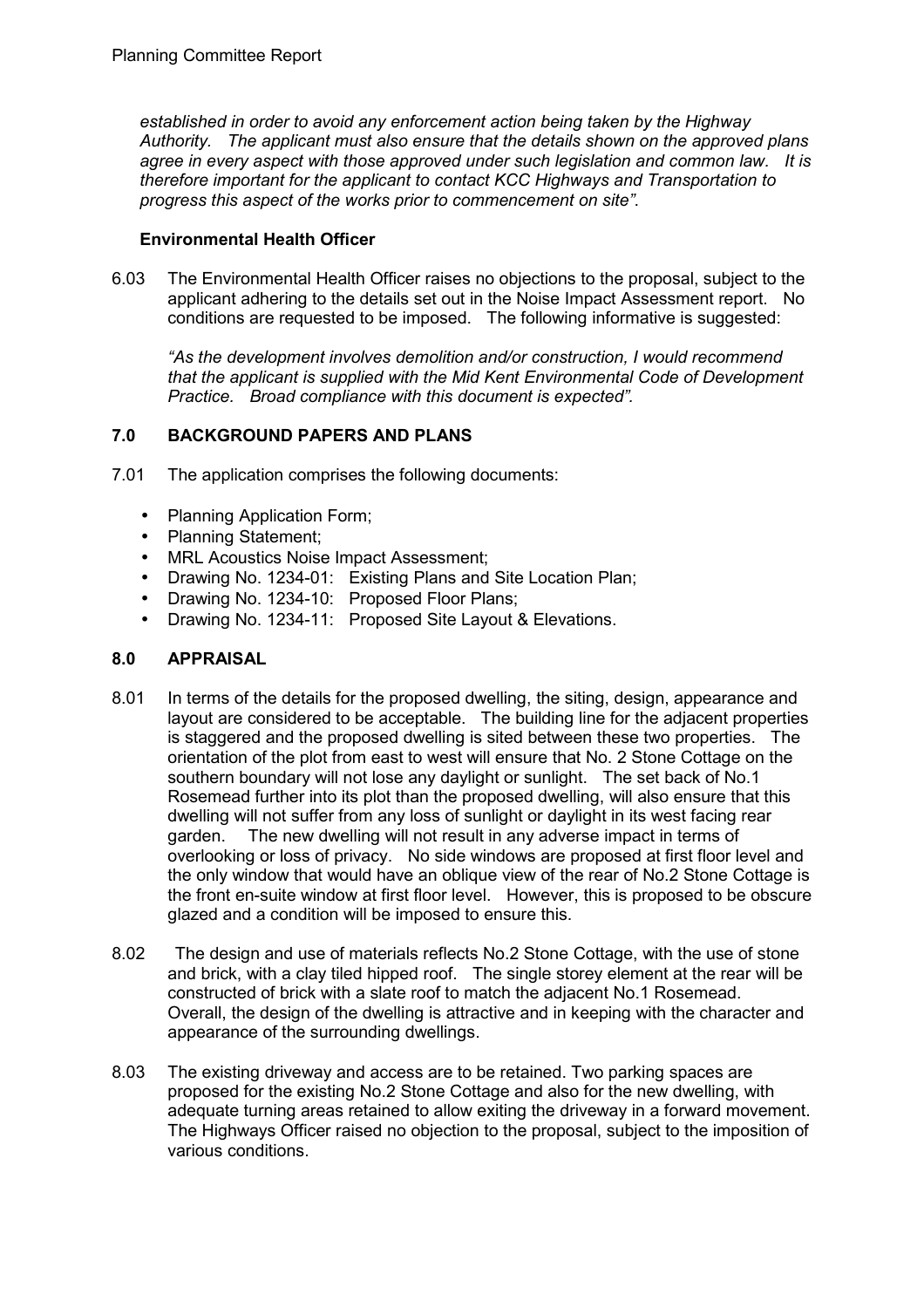- 8.04 The Noise Impact Assessment that accompanies the proposal confirms that the development would be exposed to moderate levels of road traffic noise. The proposed mitigation scheme has been considered by the EHO to provide sufficient noise attenuation to meet the required internal acoustic criteria. The external noise within the proposed rear garden area has been demonstrated to be well below the upper limit guideline noise value outlined in both BS8233 and the WHO Guidelines due to the effective screening provided by the new dwelling itself. As a result, it is considered that the proposal will not suffer from any adverse noise impact, subject to the proposed development being undertaken in accordance with the approved MRL Acoustics Noise Impact Assessment. A condition has been imposed to this effect.
- 8.05 The application site is bordered on three sides by residential housing, with a large modern agricultural building located to the rear and a nursery site adjacent to this. There is a long stretch of ribbon development along this particular part of Headcorn Road, which the application site is part. The site is very much viewed within the context of the substantial residential development in this location that surrounds the site. As a result, there are no long distance views of the site from the surrounding countryside or the Low Weald SLA (or the Low Weald Local Landscape Area of the emerging Local Plan) and no conflict with Policy ENV34 of the adopted Local Plan or Policy SP17 of the emerging Regulation 19 Local Plan, which seek to protect and conserve these areas of landscape value.
- 8.06 Policy H29 of the Maidstone Borough-Wide Local Plan relates to infill development, but it is not a Saved Policy and so is unable to provide support to the proposal. The planning history for the area indicates that planning permission was granted for an infill dwelling in 2004 on land adjacent to No.1 Stone Cottage and that this permission was implemented. However, planning permission for an infill development on the application site was refused in 2010 at appeal as infill policy H29 was no longer a Saved Policy of the development plan.
- 8.07 The proposal has been advertised as a Departure from the Local Plan due to Policy H29 no longer being a Saved Policy. Since the 2010 appeal decision on the application site, there have been a number of appeal decisions over recent years where Inspectors have given weight to the lack of harm to the surrounding countryside and Special Landscape Area and also assessed the sustainability of the site. One such example is an appeal decision on land adjacent to Fancy Row Cottages and Claymore, Thurnham Lane (reference no. 14/500927). As such, it is considered that infill development can be acceptable in certain circumstances.
- 8.08 Policy ENV28 seeks to ensure that any development in the countryside will not harm the character and appearance of the area or the amenities of surrounding occupiers. It is considered that the proposal will not harm the character and appearance of the area due to its good design, siting and location within an existing stretch of ribbon development. It is also considered that it will not result in any loss of privacy or other adverse impact on the amenities of surrounding occupiers for the reasons set out above. As a result, the proposal is considered to raise no conflict with Policy ENV28 of the Local Plan.
- 8.09 The emerging Regulation 19 Local Plan sets out in Policy SP17 on The Countryside that 'development in the countryside will retain the setting of and separation of individual settlements'. It is considered that the proposal will raise no conflict with this policy due to its siting with an existing and substantial strip of ribbon development.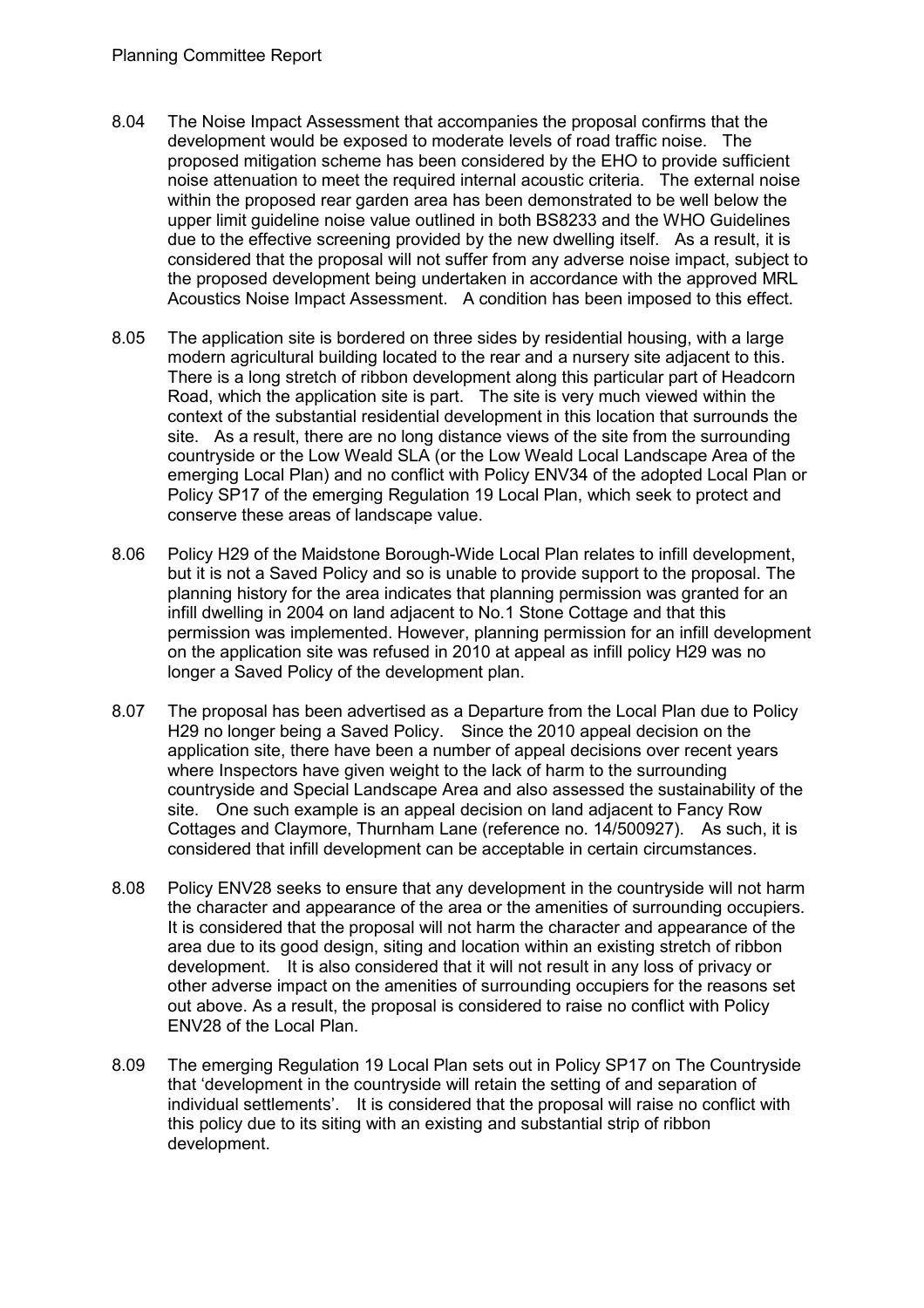- 8.10 Since the last 2009 appeal decision for the site, paragraph 49 of the NNPF has also become relevant and states that "relevant policies for the supply of housing should not be considered to be up-to-date if the local planning authority cannot demonstrate a five year supply of deliverable housing sites". The Council cannot demonstrate a five year housing land supply and the proposal would provide for a new dwelling, although the proposal would only make a small contribution to the housing supply. This is dealt with in more detail below, as part of 'Other Matters'.
- 8.11 Paragraph 55 in the Framework seeks to promote sustainable development in rural areas by locating housing where it will enhance or maintain the vitality of rural communities. The proposal is located within a substantial stretch of ribbon development that has a single footpath that runs into the nearby village of Headcorn. The village of Headcorn is a large rural settlement with a variety of shops and services and also a railway station. Although the railway station is the other side of Headcorn, the shops and local School are within walking distance. Therefore, the site is in a location where day-to-day journeys would not necessarily be reliant on the use of motor vehicles. It is considered that the proposal is in accordance with paragraphs 55 of the NPPF.
- 8.12 In this instance, there are also personal circumstances to be considered, as the proposal is intended to provide specialist accommodation for the applicant. The proposal includes a ground floor bedroom with en-suite facilities, with the upper bedrooms providing accommodation for her relatives who are proposing to look after her at home.
- 8.13 The Parish Council supports the proposal and wishes to see the application approved. The Parish Council states that it is not development in open countryside and is supported by emerging Neighbourhood Plan. The Consultation Period for Headcorn's Regulation 16 Neighbourhood Plan has just closed. The Neighbourhood Plan advises that new development in the countryside should reflect existing settlement patterns within the parish, avoiding where possible the use of isolated settings and open countryside and development should be small scale. It is considered that the proposal is small scale and will not extend into the open, undeveloped countryside, being located within an existing area of development (albeit outside the village boundary. Overall, therefore, it is considered to raise no conflict with the Headcorn Neighbourhood Plan.

# **Other Matters – Housing Land Supply**

8.14 In terms of other material considerations, the National Planning Policy Framework (NPPF) is a key consideration, particularly with regard to housing land supply. Paragraph 47 of the NPPF states that Councils should:

'*identify and update annually a supply of specific deliverable sites sufficient to provide five years' worth of housing against their housing requirements with an additional buffer of 5% (moved forward from later in the plan period) to ensure choice and competition in the market for land. Where there has been a record of persistent under delivery of housing, local planning authorities should increase the buffer to 20% (moved forward from later in the plan period) to provide a realistic prospect of achieving the planned supply and to ensure choice and competition in the market for land;'*

8.15 The Council has undertaken a Strategic Housing Market Assessment (SHMA) which was completed in January 2014. This work was commissioned jointly with Ashford and Tonbridge and Malling Borough Councils. A key purpose of the SHMA is to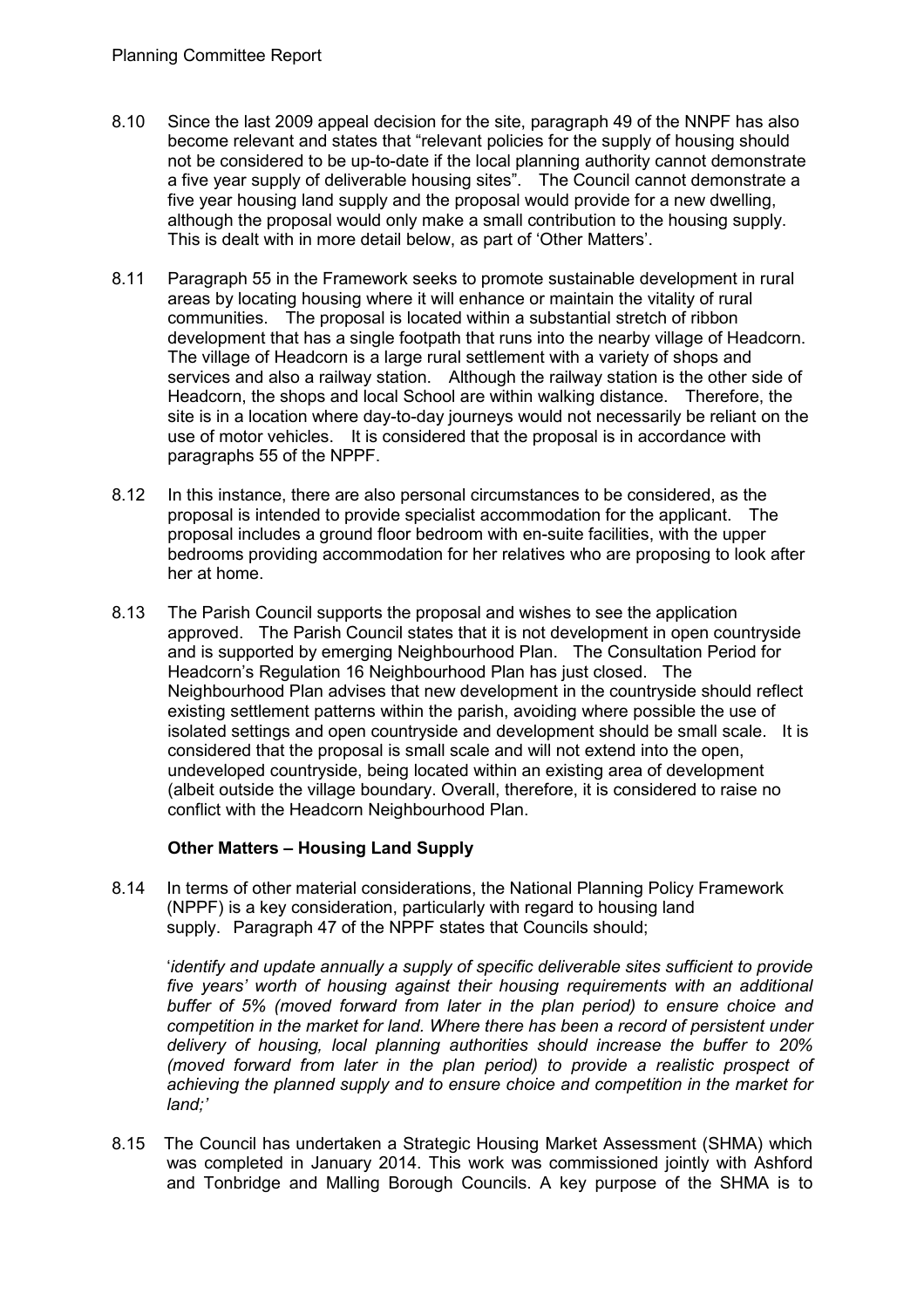quantify how many new homes are needed in the borough for the 20 year period of the emerging Local Plan (2011 -31). The SHMA (January 2014) found that there is the objectively assessed need (OAN) for some 19, 600 additional new homes over this period which was agreed by Cabinet in January 2014. Following the publication of updated population projections by the Office of National Statistics in May, the three authorities commissioned an addendum to the SHMA. The outcome of this focused update, dated August 2014, is a refined objectively assessed need figure of 18,600 dwellings. This revised figure was agreed by Cabinet in September 2014. Since that date revised household projection figures have been published by the Government and as a result the SHMA has been re-assessed. At the meeting of the Strategic Planning, Sustainability and Transport Committee on 9 June 2015, Councillors agreed a new OAN figure of 18,560 dwellings.

- 8.16 The new Local Plan has advanced and is out to Regulation 19 publication being the Plan that the Council considers is ready for examination. The Plan is scheduled for submission to the Planning Inspectorate for examination in May 2016, with the examination expected to follow in September. The Plan allocates housing sites considered to be in the most appropriate locations for the Borough to meet the OAN figure, and will enable the Council to demonstrate a 5 year supply of deliverable housing sites when it is submitted to the Inspectorate in May. Clearly the Local Plan is gathering weight as it moves forward, but it is not considered to have sufficient weight to rely solely on to refuse or approve a planning application.
- 8.17 Notwithstanding this, it remains the case the most recently calculated supply of housing, which assesses extant permissions and expected delivery, is from April 2015. This demonstrates a 3.3 year supply of housing assessed against the OAN of 18,560 dwellings. A desk based review of housing supply undertaken in January 2016 to support the Regulation 19 Local Plan housing trajectory suggests that there remains a clear and significant shortfall of supply against the five year requirements. The Council's five year supply position will be formally reviewed in April/May in order to support the submission of the Local Plan to examination in May. Before the Local Plan is submitted however, the Council will remain unable to demonstrate a 5 year supply of deliverable housing sites.

# **9.0 CONCLUSION**

9.01 In conclusion, it is considered that although there is no longer an infill policy within the Local Plan, the proposal is not in conflict with other policies of the development plan and it is also in accordance with the NPPF. It is considered that the proposal will not cause any adverse impacts on the residential amenities of adjacent properties or on the character and appearance of the area. The site is surrounding by built development, within an existing stretch of ribbon development and the proposal will not be visible from the wider countryside. It will make a contribution to the housing supply, albeit only a small one. It will also meet the personal needs of the applicant, although this would not be sufficient on its own to justify the granting of planning permission, if I did not already consider that the proposal was acceptable.

# **10.0 RECOMMENDATION** – GRANT Subject to the following conditions:

(1) The development hereby permitted shall be begun before the expiration of three years from the date of this permission:

Reason: In accordance with the provisions of Section 91 of the Town and Country Planning Act 1990 as amended by Section 51 of the Planning and Compulsory Purchase Act 2004.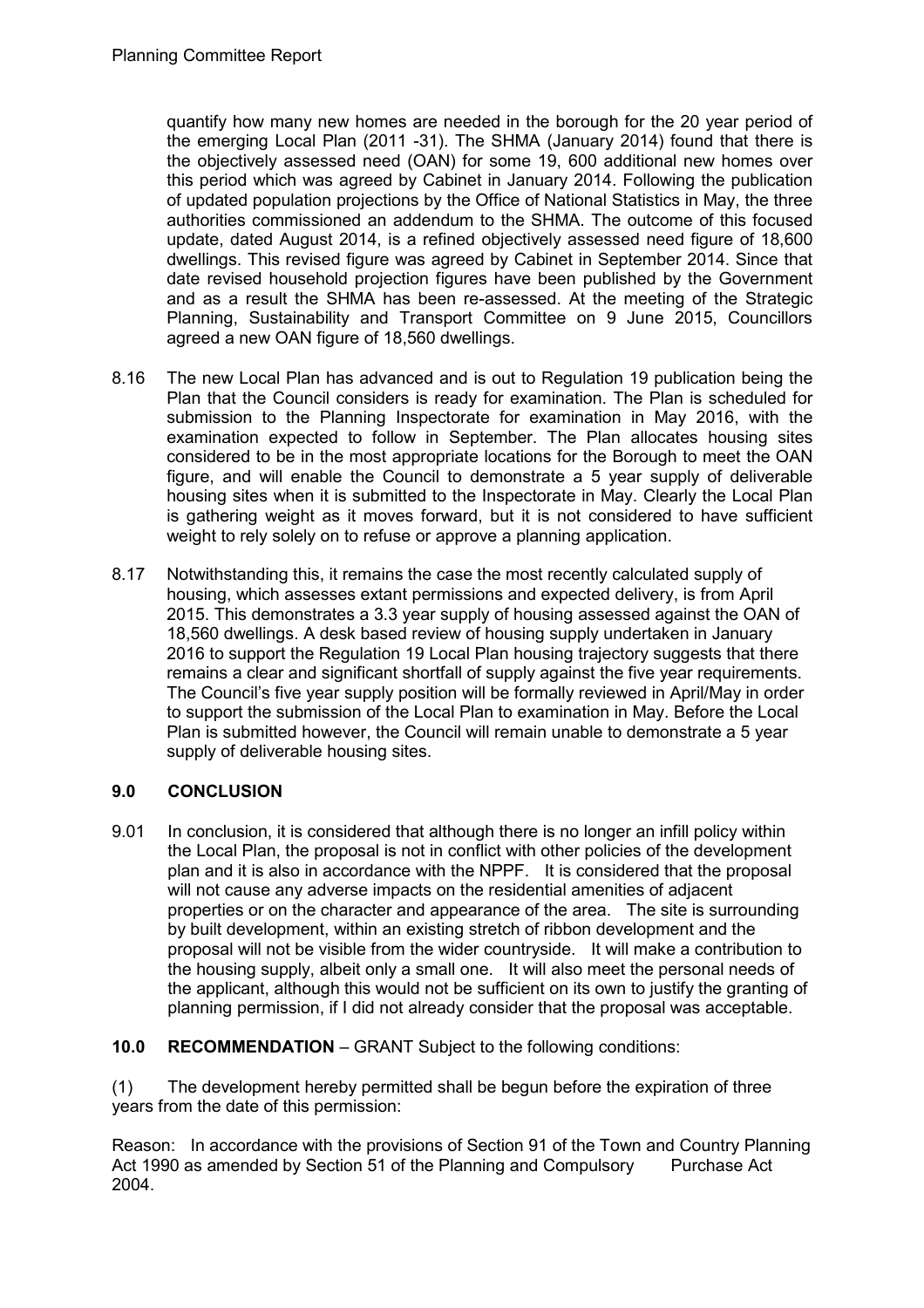(2) Before the development hereby permitted is first occupied, the following window shall be obscure glazed and shall be incapable of being opened except for a high level fanlight opening of at least 1.7m above inside floor level and shall subsequently be maintained as such:

The proposed first floor 'en-suite' window on the front (east) elevation of the approved dwelling.

Reason: To safeguard the privacy of existing and prospective occupiers.

(3) Before the development hereby permitted is first occupied, the vehicle parking and turning facilities shall be implemented as shown on the approved plans and permanently retained thereafter.

Reason: In the interests of highway safety.

(4) Before the development hereby permitted is first occupied, a bound surface shall be provided for the first 5 metres of the access from the edge of the highway.

Reason: In the interests of highway safety.

(5) The proposed development shall be undertaken in accordance with the approved MRL Acoustics Noise Impact Assessment.

Reason: To ensure the quality of the development is maintained and to protect the residential amenity of future occupants.

(6) No building works above ground level shall commence until written details and samples of the materials to be used in the construction of the external surfaces of the buildings and hard surfaces hereby permitted have been submitted to and approved in writing by the Local Planning Authority and the development shall be constructed using the approved materials;

Reason: To ensure a satisfactory appearance to the development.

(7) The development hereby permitted shall be carried out in accordance with the following approved plans;

- Drawing No. 1234-01: Existing Plans and Site Location Plan;
	- Drawing No. 1234-10: Proposed Floor Plans;
- Drawing No. 1234-11: Proposed Site Layout & Elevations.

Reason: To ensure the quality of the development is maintained and to prevent harm to the residential amenity of neighbouring occupiers.

(8) Notwithstanding the provisions of the Town and Country Planning (General Permitted Development) (England) Order 2015 (or any order revoking and re-enacting that Order with or without modification), no development within Schedule 2, Part 1, Classes A, B, C, D, E, F, G, H shall be carried out without the permission of the Local Planning Authority;

Reason: To safeguard the character and appearance of the development and the enjoyment of their properties by existing and prospective occupiers.